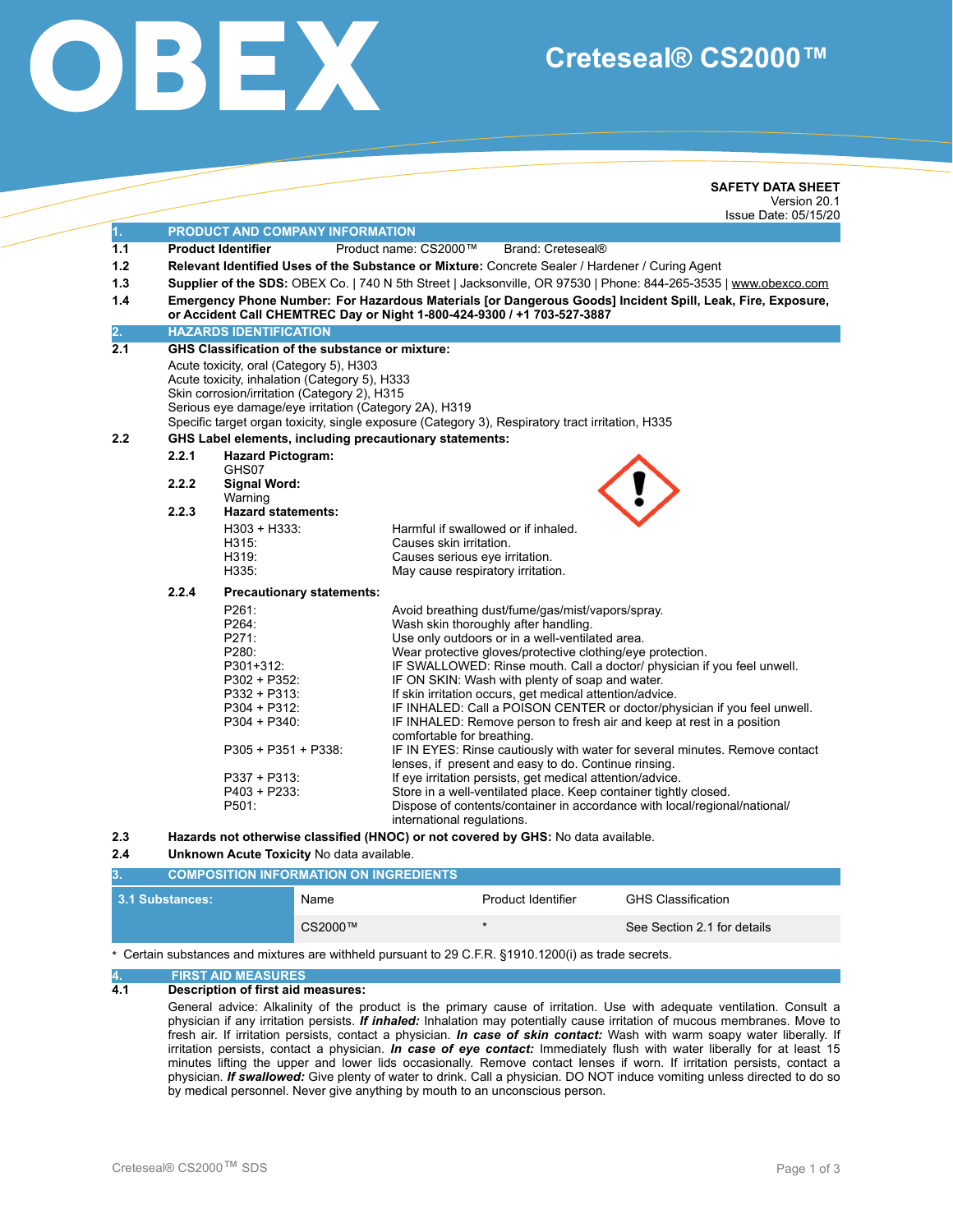- **4.2 Most important symptoms and effects, both acute and delayed:** 
	- The most important known symptoms and effects are described in the labeling section 2.2.
- **4.3 Indication of any immediate medical attention and special treatment needed:** Treat exposure symptomatically. **5. FIREFIGHTING MEASURES**
- **5.1 Suitable Extinguishing Media:** Use water spray, alcohol-resistant foam, dry chemicals or carbon dioxide.
- **5.2 Special hazards arising from the substance or mixture:** No data available.
- **5.3 Advice for firefighters:** Exercise caution. Firefighters should wear full protective gear including respiratory protection.
- **5.4 Further information:** Non-flammable substance.
- **6. ACCIDENTAL RELEASE MEASURES**
- Personal precautions, protective equipment and emergency procedures: Use personal protective equipment. Avoid dust formation. Avoid breathing vapors, mist or gas. Ensure adequate ventilation. Remove all sources of ignition. Evacuate personnel to safe areas. Avoid breathing dust. For personal protection see section 8.
- **6.2 Environmental precautions:** Prevent further leakage or spillage if safe to do so. Do not let product enter drains. Discharge into the environment must be avoided.
- **6.3 Methods and materials for containment and cleaning up:** Sweep up and shovel. Contain spillage, and then collect with an electrically protected vacuum cleaner or by wet- brushing and place in suitable, closed container(s) for disposal according to local regulations (see section 13).
- **6.4 Reference to other sections:** For disposal see section 13.

#### **7. HANDLING AND STORAGE**

- **7.1 Precautions for safe handling:** Material will adhere to any materials such as wood, glass, metal and terrazzo unless caution is used. Wash area with soapy water before material dries to prevent possible silicate build-up. During application, surfaces may be slippery when wet. Avoid contact with skin and eyes. For precautions see section 2.2.
- **7.2 Conditions for safe storage, including any incompatibilities:** Material will freeze at 0°F. Store in a cool, dry place out of excess of cold or heat.
- **7.3 Specific end use(s):** Apart from the uses mentioned in section 1.2 no other specific uses are stipulated.
- **EXPOSURE CONTROLS/PERSONAL PROTECTION**

**8.1 Control Measures and Engineering Controls:** Use a local or general mechanical exhaust ventilation system capable of maintaining emissions below the levels that may cause irritation. No data is available establishing biological limit values.

**8.2 Individual Protection Measures:** Wear protective gloves to avoid skin exposure. Wear goggles for eye protection.

| <b>PHYSICAL AND CHEMICAL PROPERTIES</b><br>9.                                  |                                                                 |  |  |  |
|--------------------------------------------------------------------------------|-----------------------------------------------------------------|--|--|--|
| <b>Appearance:</b> liquid; clear to slightly hazy, colorless                   | Upper/lower flammability or explosive limits: No data available |  |  |  |
| <b>Odor:</b> No characteristic odor                                            | Vapor pressure: No data available                               |  |  |  |
| Odor threshold: No data available                                              | Vapor density: No data available                                |  |  |  |
| $pH: 10.9$ to 11.9                                                             | <b>Relative density:</b> No data available                      |  |  |  |
| <b>Melting point/freezing point:</b> Less than $0^{\circ}$ C (32 $^{\circ}$ F) | <b>Solubility:</b> Complete solubility in water                 |  |  |  |
| <b>Initial boiling point:</b> Greater than $100^{\circ}$ C (212 $^{\circ}$ F)  | Partition coefficient: n-octanol/water: No data available       |  |  |  |
| Flash point: No data available                                                 | Auto-ignition temperature: No data available                    |  |  |  |
| <b>Evaporation rate:</b> No data available                                     | <b>Decomposition temperature:</b> No data available             |  |  |  |
| Flammability: Non-flammable                                                    | <b>Viscosity:</b> No data available                             |  |  |  |
|                                                                                |                                                                 |  |  |  |

**10. STABILITY AND REACTIVITY** 

- **10.1 General:** This product is stable and hazardous polymerization will not occur.
- **10.2 Conditions to Avoid:** Below freezing conditions. This product is not sensitive to mechanical impact or static discharge.
- **10.3 Incompatible Material:** Acids and acidic materials or products.
- **10.4 Decomposition products:** Information withheld pursuant to 29 C.F.R. §1910.1200(i) as trade secrets.
- **11. TOXICOLOGICAL INFORMATION**
- **11.1 Likely routes of exposure:** Target organs include eyes, skin, mucous membranes, and lungs.
- **11.2 Symptoms and effects from short and long term exposure:** No data available. See labeling section 2.2 for relevant symptomatic information.
- **11.3 Acute toxicity:** No data available.
- **12. ECOLOGICAL INFORMATION**
- **12.1 Ecotoxicity:** The aquatic and terrestrial toxicity for this product has not been determined.
- **12.2 Persistence and degradability:** This product is completely soluble in water.
- **12.3 Bioaccumulative potential:** Not established
- **12.4 Mobility in soil:** No data available